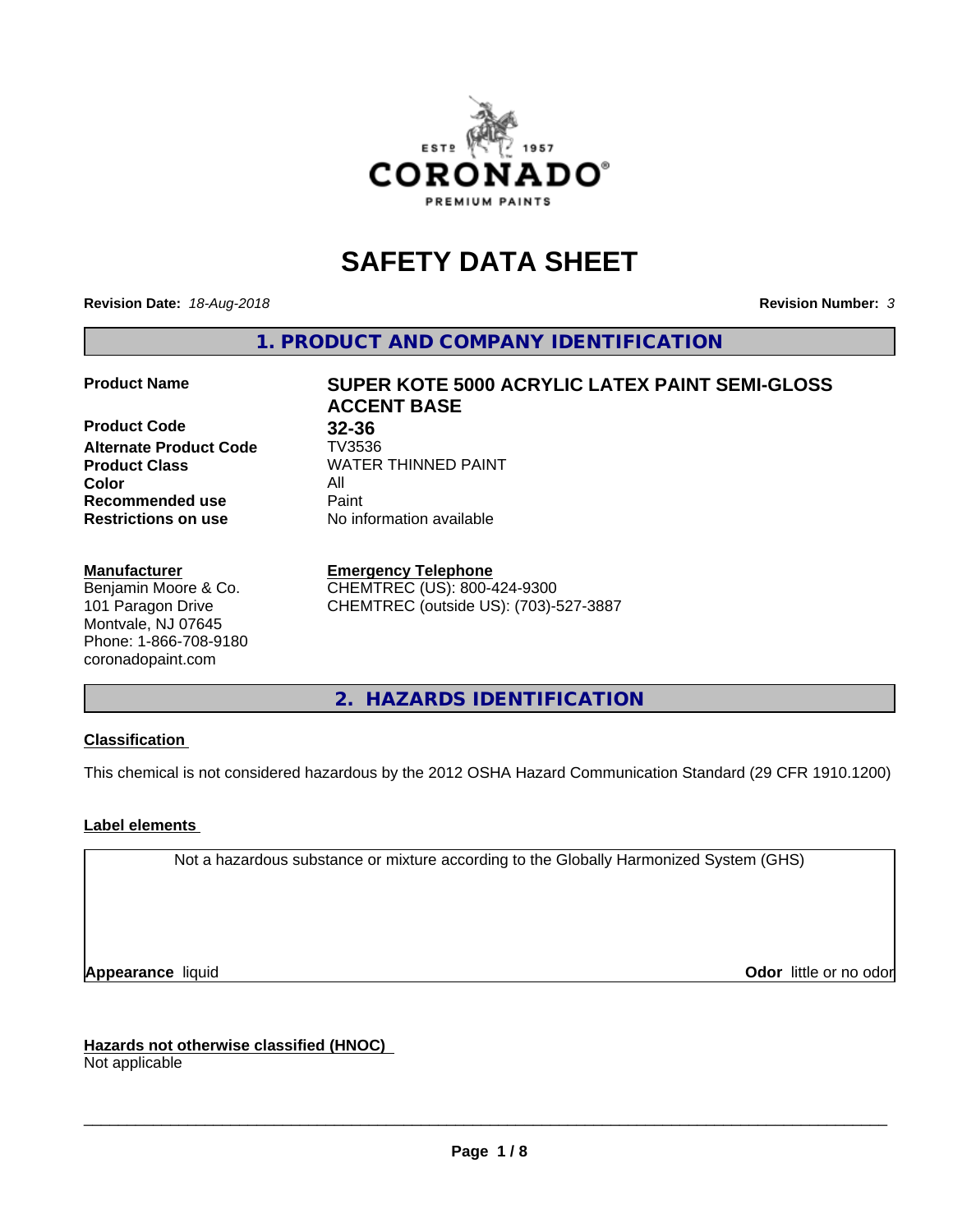#### **Other information**

No information available

# **3. COMPOSITION INFORMATION ON COMPONENTS**

\_\_\_\_\_\_\_\_\_\_\_\_\_\_\_\_\_\_\_\_\_\_\_\_\_\_\_\_\_\_\_\_\_\_\_\_\_\_\_\_\_\_\_\_\_\_\_\_\_\_\_\_\_\_\_\_\_\_\_\_\_\_\_\_\_\_\_\_\_\_\_\_\_\_\_\_\_\_\_\_\_\_\_\_\_\_\_\_\_\_\_\_\_

| <b>Chemical name</b> | <b>CAS No.</b>                   | <br>$\sim$<br>√eight-".<br>- 70 |
|----------------------|----------------------------------|---------------------------------|
| . .<br>. .<br>Kaolin | . ა32-58-7                       |                                 |
| ∟imestone            | $\sim$<br>1317<br>$\sim$<br>-65- |                                 |

|                                                  | 4. FIRST AID MEASURES                                                                                    |
|--------------------------------------------------|----------------------------------------------------------------------------------------------------------|
| <b>General Advice</b>                            | No hazards which require special first aid measures.                                                     |
| <b>Eye Contact</b>                               | Rinse thoroughly with plenty of water for at least 15 minutes and consult a<br>physician.                |
| <b>Skin Contact</b>                              | Wash off immediately with soap and plenty of water while removing all<br>contaminated clothes and shoes. |
| <b>Inhalation</b>                                | Move to fresh air. If symptoms persist, call a physician.                                                |
| Ingestion                                        | Clean mouth with water and afterwards drink plenty of water. Consult a physician<br>if necessary.        |
| <b>Most Important</b><br><b>Symptoms/Effects</b> | None known.                                                                                              |
| <b>Notes To Physician</b>                        | Treat symptomatically.                                                                                   |

**5. FIRE-FIGHTING MEASURES**

| <b>Suitable Extinguishing Media</b>                                                     | Use extinguishing measures that are appropriate to local<br>circumstances and the surrounding environment.                                   |
|-----------------------------------------------------------------------------------------|----------------------------------------------------------------------------------------------------------------------------------------------|
| <b>Protective Equipment And Precautions For</b><br><b>Firefighters</b>                  | As in any fire, wear self-contained breathing apparatus<br>pressure-demand, MSHA/NIOSH (approved or equivalent)<br>and full protective gear. |
| <b>Specific Hazards Arising From The Chemical</b>                                       | Closed containers may rupture if exposed to fire or<br>extreme heat.                                                                         |
| <b>Sensitivity To Mechanical Impact</b>                                                 | No.                                                                                                                                          |
| <b>Sensitivity To Static Discharge</b>                                                  | No.                                                                                                                                          |
| <b>Flash Point Data</b><br>Flash Point (°F)<br><b>Flash Point (°C)</b><br><b>Method</b> | Not applicable<br>Not applicable<br>Not applicable                                                                                           |
|                                                                                         |                                                                                                                                              |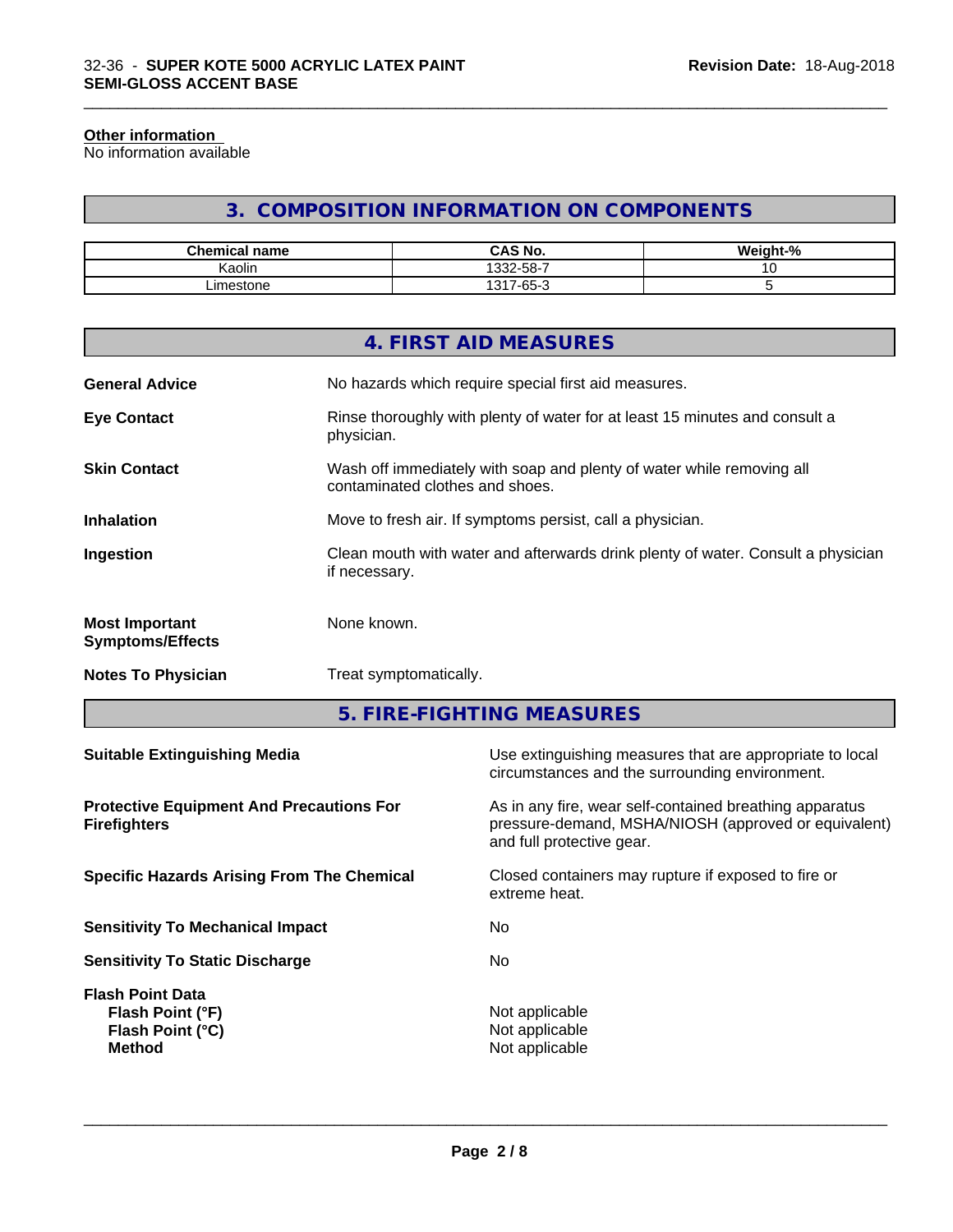#### **Flammability Limits In Air**

**Lower flammability limit:** Not applicable **Upper flammability limit:** Not applicable

\_\_\_\_\_\_\_\_\_\_\_\_\_\_\_\_\_\_\_\_\_\_\_\_\_\_\_\_\_\_\_\_\_\_\_\_\_\_\_\_\_\_\_\_\_\_\_\_\_\_\_\_\_\_\_\_\_\_\_\_\_\_\_\_\_\_\_\_\_\_\_\_\_\_\_\_\_\_\_\_\_\_\_\_\_\_\_\_\_\_\_\_\_

**NFPA Health:** 1 **Flammability:** 0 **Instability:** 0 **Special:** Not Applicable

#### **NFPA Legend**

- 0 Not Hazardous
- 1 Slightly
- 2 Moderate
- 3 High
- 4 Severe

*The ratings assigned are only suggested ratings, the contractor/employer has ultimate responsibilities for NFPA ratings where this system is used.*

*Additional information regarding the NFPA rating system is available from the National Fire Protection Agency (NFPA) at www.nfpa.org.*

# **6. ACCIDENTAL RELEASE MEASURES**

| <b>Personal Precautions</b>      | Avoid contact with skin, eyes and clothing. Ensure adequate ventilation.                                                                                                         |  |  |
|----------------------------------|----------------------------------------------------------------------------------------------------------------------------------------------------------------------------------|--|--|
| <b>Other Information</b>         | Prevent further leakage or spillage if safe to do so.                                                                                                                            |  |  |
| <b>Environmental precautions</b> | See Section 12 for additional Ecological Information.                                                                                                                            |  |  |
| <b>Methods for Cleaning Up</b>   | Soak up with inert absorbent material. Sweep up and shovel into suitable<br>containers for disposal.                                                                             |  |  |
|                                  | 7. HANDLING AND STORAGE                                                                                                                                                          |  |  |
| <b>Handling</b>                  | Avoid contact with skin, eyes and clothing. Avoid breathing vapors, spray mists or<br>sanding dust. In case of insufficient ventilation, wear suitable respiratory<br>equipment. |  |  |
| <b>Storage</b>                   | Keep container tightly closed. Keep out of the reach of children.                                                                                                                |  |  |
| Incompatible Materials           | No information available                                                                                                                                                         |  |  |

# **8. EXPOSURE CONTROLS/PERSONAL PROTECTION**

#### **Exposure Limits**

| Chemical name | <b>ACGIH TLV</b>         | <b>OSHA PEL</b>            |
|---------------|--------------------------|----------------------------|
| Kaolin        | $2 \text{ mg/m}^3$ - TWA | 15 mg/m <sup>3</sup> - TWA |
|               |                          | 5 mg/m $3$ - TWA           |
| Limestone     | N/E                      | 15 mg/m <sup>3</sup> - TWA |
|               |                          | $5 \text{ mg/m}^3$ - TWA   |

#### **Legend**

ACGIH - American Conference of Governmental Industrial Hygienists Exposure Limits OSHA - Occupational Safety & Health Administration Exposure Limits N/E - Not Established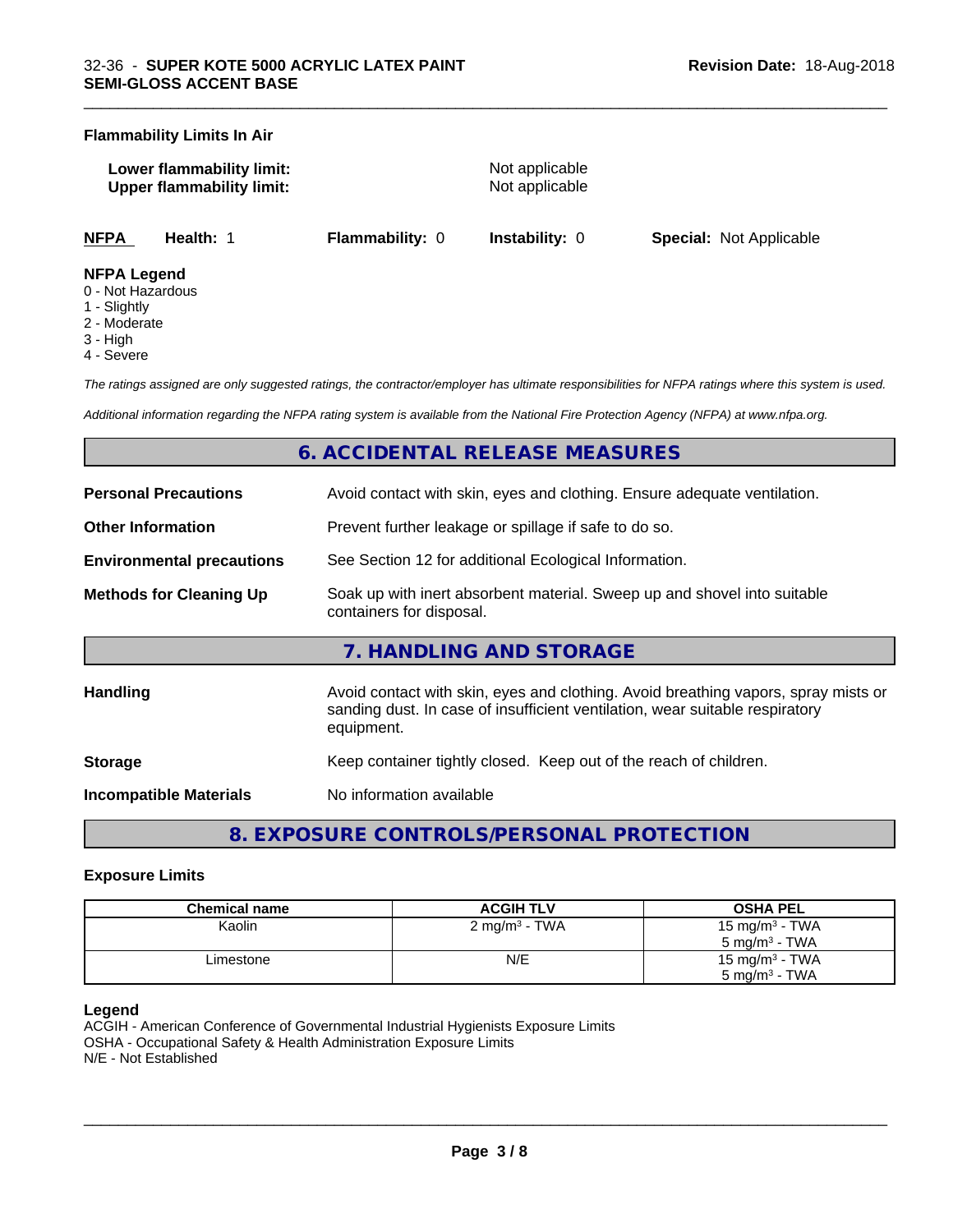| <b>Engineering Measures</b>          | Ensure adequate ventilation, especially in confined areas.                                                                          |
|--------------------------------------|-------------------------------------------------------------------------------------------------------------------------------------|
| <b>Personal Protective Equipment</b> |                                                                                                                                     |
| <b>Eye/Face Protection</b>           | Safety glasses with side-shields.                                                                                                   |
| <b>Skin Protection</b>               | Protective gloves and impervious clothing.                                                                                          |
| <b>Respiratory Protection</b>        | In case of insufficient ventilation wear suitable respiratory equipment.                                                            |
| <b>Hygiene Measures</b>              | Avoid contact with skin, eyes and clothing. Remove and wash contaminated<br>clothing before re-use. Wash thoroughly after handling. |

\_\_\_\_\_\_\_\_\_\_\_\_\_\_\_\_\_\_\_\_\_\_\_\_\_\_\_\_\_\_\_\_\_\_\_\_\_\_\_\_\_\_\_\_\_\_\_\_\_\_\_\_\_\_\_\_\_\_\_\_\_\_\_\_\_\_\_\_\_\_\_\_\_\_\_\_\_\_\_\_\_\_\_\_\_\_\_\_\_\_\_\_\_

## **9. PHYSICAL AND CHEMICAL PROPERTIES**

| Appearance                           | liquid                   |
|--------------------------------------|--------------------------|
| Odor                                 | little or no odor        |
| <b>Odor Threshold</b>                | No information available |
| Density (Ibs/gal)                    | $9.25 - 9.35$            |
| <b>Specific Gravity</b>              | $1.11 - 1.13$            |
| рH                                   | No information available |
| <b>Viscosity (cps)</b>               | No information available |
| Solubility(ies)                      | No information available |
| <b>Water solubility</b>              | No information available |
| <b>Evaporation Rate</b>              | No information available |
| Vapor pressure @20 °C (kPa)          | No information available |
| Vapor density                        | No information available |
| Wt. % Solids                         | $35 - 45$                |
| Vol. % Solids                        | $30 - 40$                |
| Wt. % Volatiles                      | $55 - 65$                |
| Vol. % Volatiles                     | $60 - 70$                |
| <b>VOC Regulatory Limit (g/L)</b>    | < 50                     |
| <b>Boiling Point (°F)</b>            | 212                      |
| <b>Boiling Point (°C)</b>            | 100                      |
| <b>Freezing Point (°F)</b>           | 32                       |
| <b>Freezing Point (°C)</b>           | 0                        |
| Flash Point (°F)                     | Not applicable           |
| Flash Point (°C)                     | Not applicable           |
| <b>Method</b>                        | Not applicable           |
| <b>Flammability (solid, gas)</b>     | Not applicable           |
| <b>Upper flammability limit:</b>     | Not applicable           |
| Lower flammability limit:            | Not applicable           |
| <b>Autoignition Temperature (°F)</b> | No information available |
| <b>Autoignition Temperature (°C)</b> | No information available |
| Decomposition Temperature (°F)       | No information available |
| Decomposition Temperature (°C)       | No information available |
| <b>Partition coefficient</b>         | No information available |

# **10. STABILITY AND REACTIVITY**

**Reactivity Not Applicable** Not Applicable

**Chemical Stability Chemical Stability** Stable under normal conditions.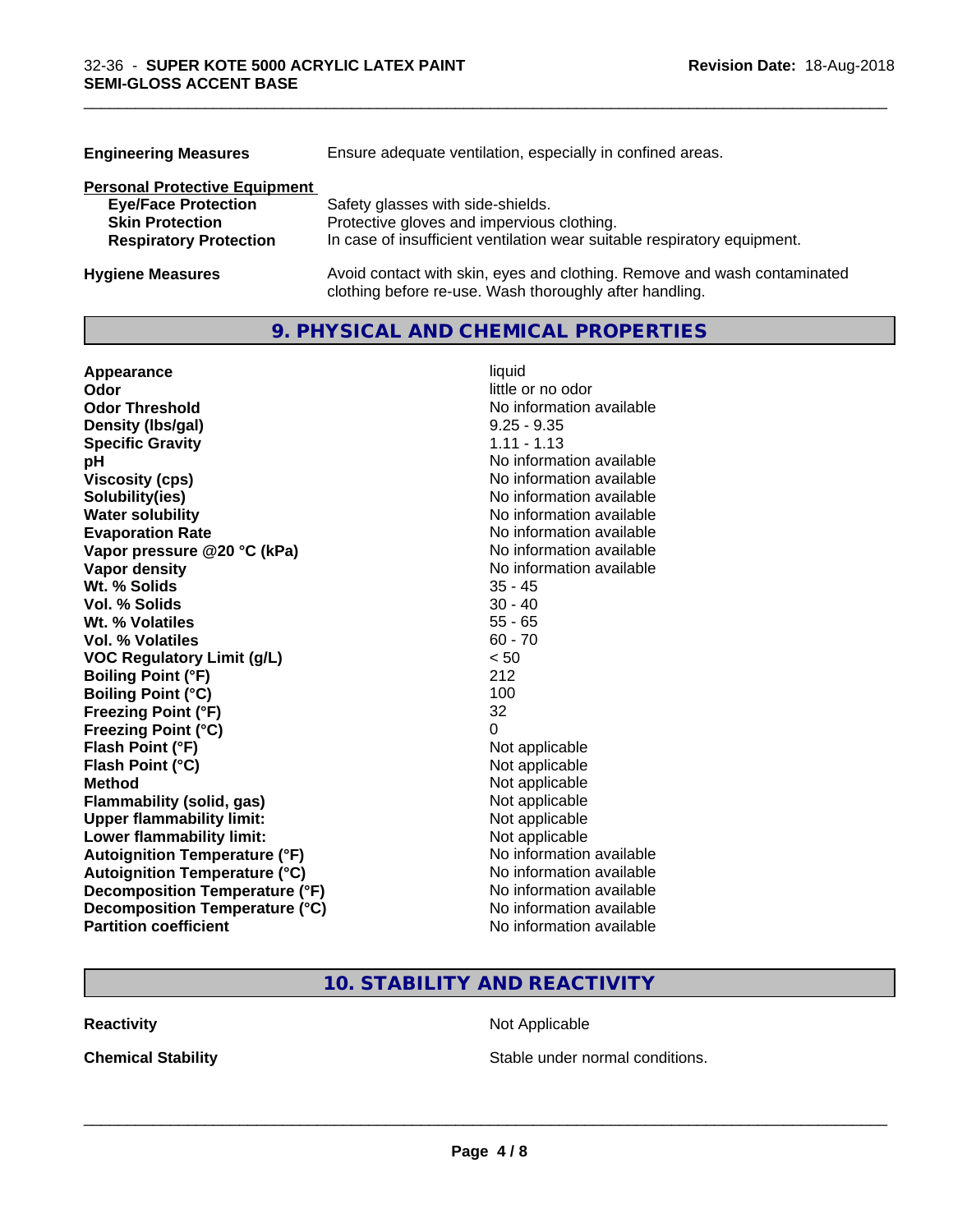#### **Component Information**

**Kaolin** LD50 Oral: > 5000 mg/kg (Rat)

#### **Carcinogenicity**

*There are no known carcinogenic chemicals in this product above reportable levels.*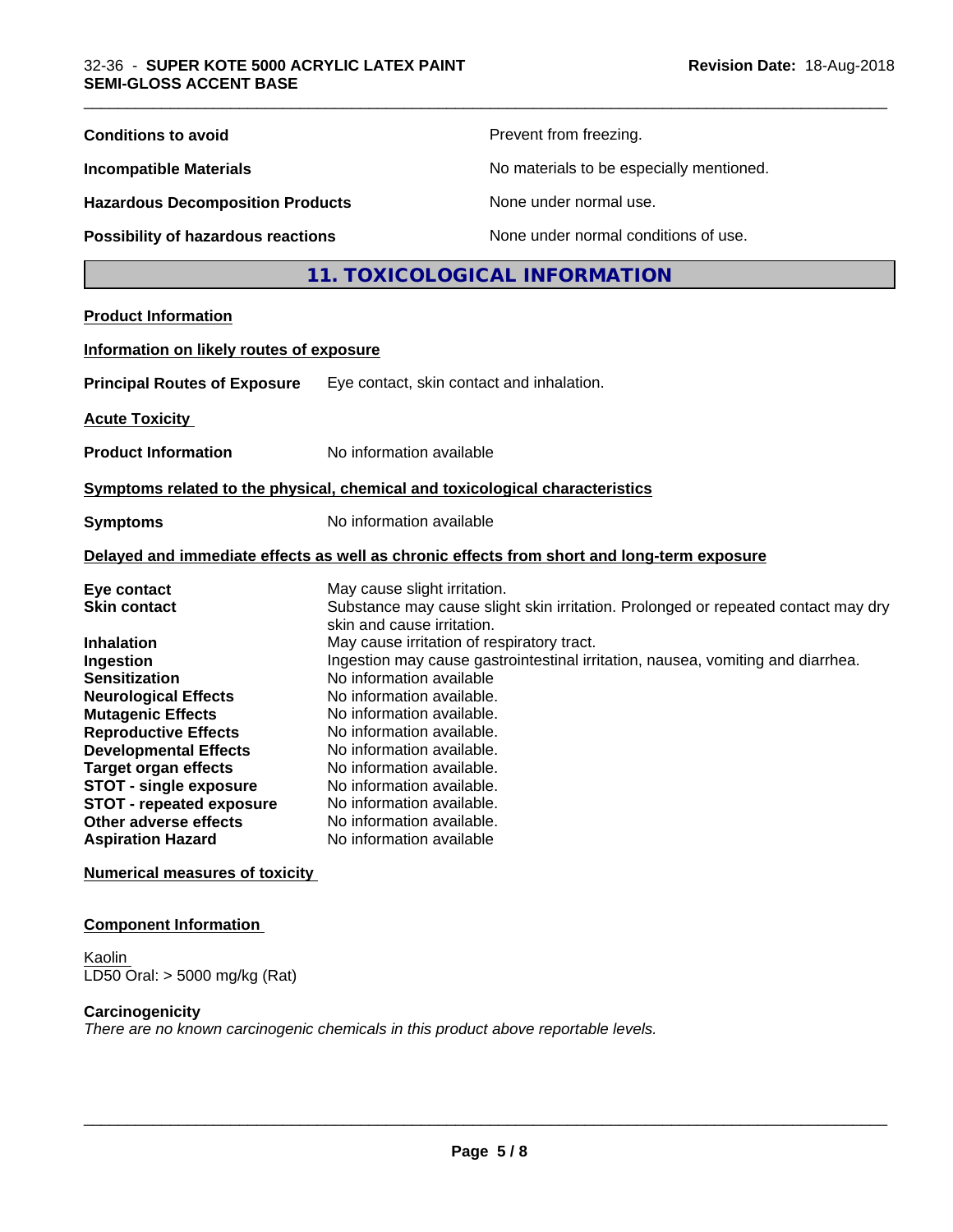# **12. ECOLOGICAL INFORMATION**

\_\_\_\_\_\_\_\_\_\_\_\_\_\_\_\_\_\_\_\_\_\_\_\_\_\_\_\_\_\_\_\_\_\_\_\_\_\_\_\_\_\_\_\_\_\_\_\_\_\_\_\_\_\_\_\_\_\_\_\_\_\_\_\_\_\_\_\_\_\_\_\_\_\_\_\_\_\_\_\_\_\_\_\_\_\_\_\_\_\_\_\_\_

### **Ecotoxicity Effects**

The environmental impact of this product has not been fully investigated.

#### **Product Information**

#### **Acute Toxicity to Fish**

No information available

#### **Acute Toxicity to Aquatic Invertebrates**

No information available

#### **Acute Toxicity to Aquatic Plants**

No information available

#### **Persistence / Degradability**

No information available.

#### **Bioaccumulation**

There is no data for this product.

#### **Mobility in Environmental Media**

No information available.

#### **Ozone**

No information available

#### **Component Information**

#### **Acute Toxicity to Fish**

No information available

#### **Acute Toxicity to Aquatic Invertebrates**

No information available

#### **Acute Toxicity to Aquatic Plants**

No information available

|                              | 13. DISPOSAL CONSIDERATIONS                                                                                                                                                                                               |  |
|------------------------------|---------------------------------------------------------------------------------------------------------------------------------------------------------------------------------------------------------------------------|--|
| <b>Waste Disposal Method</b> | Dispose of in accordance with federal, state, and local regulations. Local<br>requirements may vary, consult your sanitation department or state-designated<br>environmental protection agency for more disposal options. |  |
|                              | 14. TRANSPORT INFORMATION                                                                                                                                                                                                 |  |
| <b>DOT</b>                   | Not regulated                                                                                                                                                                                                             |  |
| <b>ICAO/IATA</b>             | Not regulated                                                                                                                                                                                                             |  |
|                              |                                                                                                                                                                                                                           |  |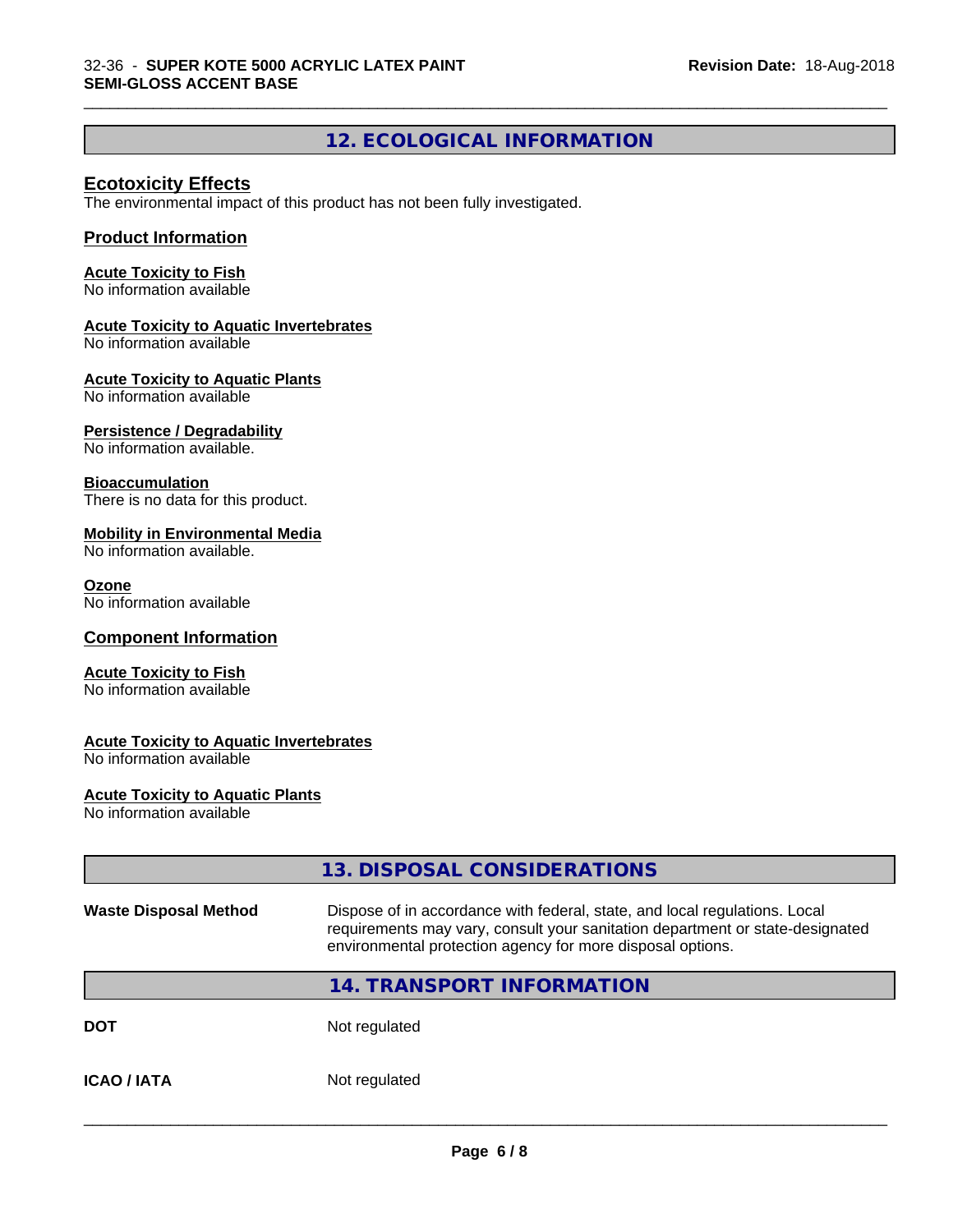**IMDG / IMO** Not regulated

**15. REGULATORY INFORMATION**

\_\_\_\_\_\_\_\_\_\_\_\_\_\_\_\_\_\_\_\_\_\_\_\_\_\_\_\_\_\_\_\_\_\_\_\_\_\_\_\_\_\_\_\_\_\_\_\_\_\_\_\_\_\_\_\_\_\_\_\_\_\_\_\_\_\_\_\_\_\_\_\_\_\_\_\_\_\_\_\_\_\_\_\_\_\_\_\_\_\_\_\_\_

### **International Inventories**

| <b>TSCA: United States</b> | Yes - All components are listed or exempt. |
|----------------------------|--------------------------------------------|
| <b>DSL: Canada</b>         | Yes - All components are listed or exempt. |

#### **Federal Regulations**

#### **SARA 311/312 hazardous categorization**

| Acute health hazard               | No |  |
|-----------------------------------|----|--|
| Chronic Health Hazard             | No |  |
| Fire hazard                       | No |  |
| Sudden release of pressure hazard | Nο |  |
| Reactive Hazard                   | Nο |  |

#### **SARA 313**

Section 313 of Title III of the Superfund Amendments and Reauthorization Act of 1986 (SARA). This product contains a chemical or chemicals which are subject to the reporting requirements of the Act and Title 40 of the Code of Federal Regulations, Part 372:

*None*

#### **Clean Air Act,Section 112 Hazardous Air Pollutants (HAPs) (see 40 CFR 61)**

This product contains the following HAPs:

*None*

#### **US State Regulations**

#### **California Proposition 65**

**A** WARNING: Cancer and Reproductive Harm– www.P65warnings.ca.gov

#### **State Right-to-Know**

| $\sim$<br>name<br>.∩em<br>$\sim$<br>тнса. | ма<br>saunus <del>c</del> us | <b>Jersev</b><br>Nev . | าnsvlvania<br>. |
|-------------------------------------------|------------------------------|------------------------|-----------------|
| <br>Kaolin                                |                              |                        |                 |
| _imestone                                 |                              |                        |                 |

**Legend**

X - Listed

# **16. OTHER INFORMATION**